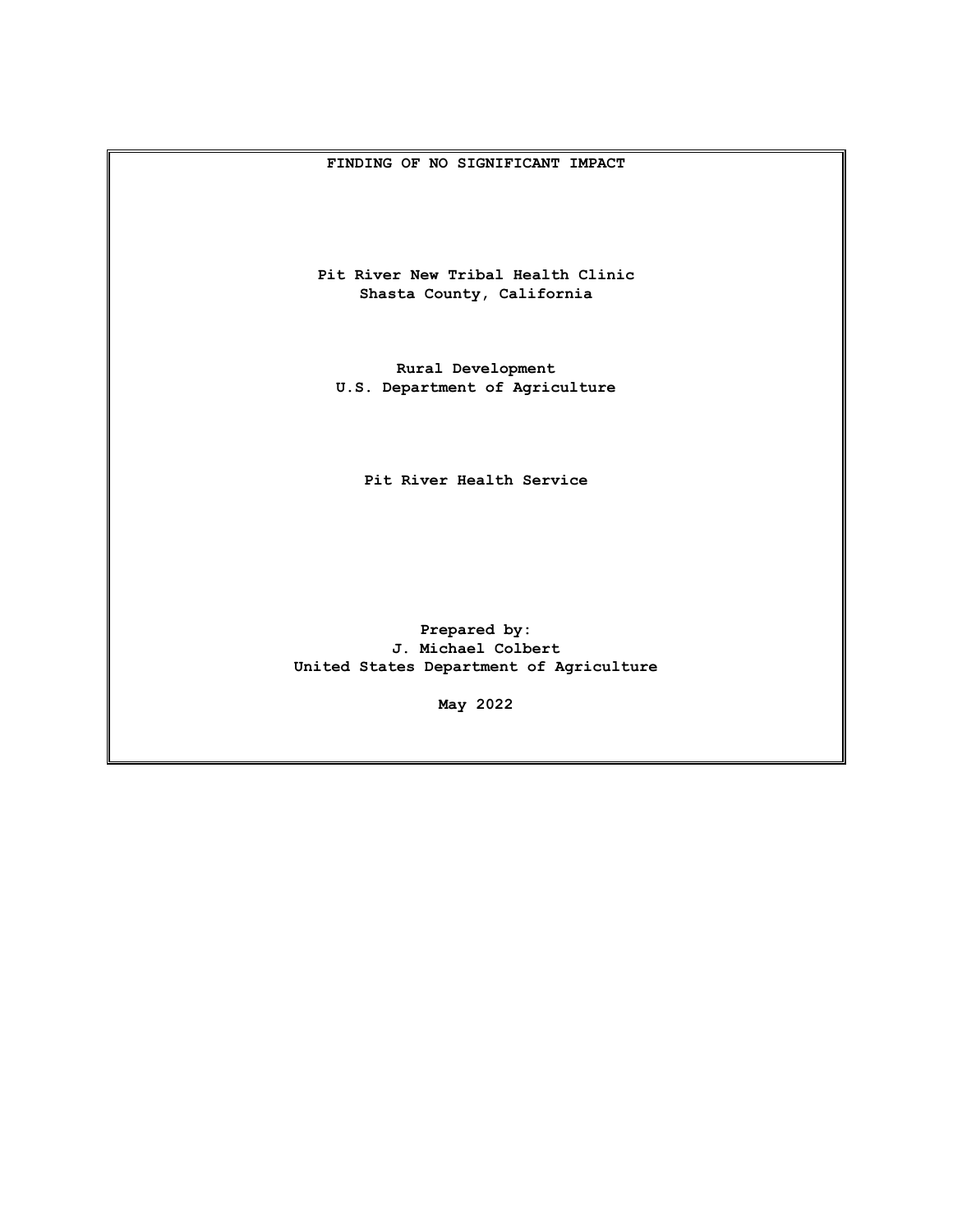#### A. **INTRODUCTION**

The Pit River Health Service (PRHS) plans to submit a financing request to the U.S. Department of Agriculture, Rural Development (USDA RD) to construct the proposed Pit River New Tribal Health Clinic Project (Project) in Shasta County, California (Project). The USDA RD is considering this financing request. Prior to taking a federal action (i.e., providing financial assistance), The USDA RD is required to complete an environmental impact analysis in accordance with the National Environmental Policy Act of 1969 (NEPA) (U.S.C. 4231 et seq.), the Council on Environmental Quality's (CEQ) regulations for implementing NEPA (40 CFR Parts 1500-1508), and RD's NEPA implementing regulations, Environmental Policies and Procedures (7 CFR Part 1970). After completing an independent analysis of an environmental report prepared by PRHS and its consultant, the USDA RD concurred with its scope and content. In accordance with 7 CFR § 1970.102, the USDA RD adopted the report and issued it as the Agency's Environmental Assessment (EA) for the proposed Project. The USDA RD finds that the EA is consistent with federal regulations and meets the standards for an adequate assessment. The PRHS published a newspaper notice, announcing the availability of the EA for public review, in accordance with 7 CFR § 1970.102. In addition, the USDA RD considers the proposed Project an undertaking subject to review under Section 106 of the National Historic Preservation Act (NHPA), 16 USC 470(f), and its implementing regulation, "Protection of Historic Properties" (36 CFR Part 800).

# B. **PROJECT DESCRIPTION AND PURPOSE/NEED**

The overall purpose of the Project is to provide comprehensive, wellcoordinated "continuum of care" medical and dental services delivery systems. The facility will be designed to provide an expansion of current Primary Care and Dental services, as well as facilities for Pharmacy, and Optometry which are currently not offered. The USDA RD has reviewed the purpose and need for the Project and determined that the proposal will meet the present and future needs of the PRHS.

#### C. **ALTERNATIVES EVALUATED**

# 1. **No Action**

Under the No Action Alternative, the USDA RD would not provide financial assistance to PRHS, and/or the proposed Project would not be constructed. This alternative would not assist the PRHS in expanding the existing Medical, Dental and Behavioral Health and add new optometry and pharmacy services.

## 2. **Action Alternative (Preferred Alternative)**

Under the Action Alternative, the USDA RD would consider financing the proposed Project, and the PRHS would construct the New Tribal Health Clinic. The proposed project includes the construction of a new approximately 13,330 square foot new single-story B occupancy clinic building. The new construction would also include an approximately 600 square foot connector building to join the new construction with the existing clinic building. In addition, approximately 3,600 square feet of the existing approximately 8,000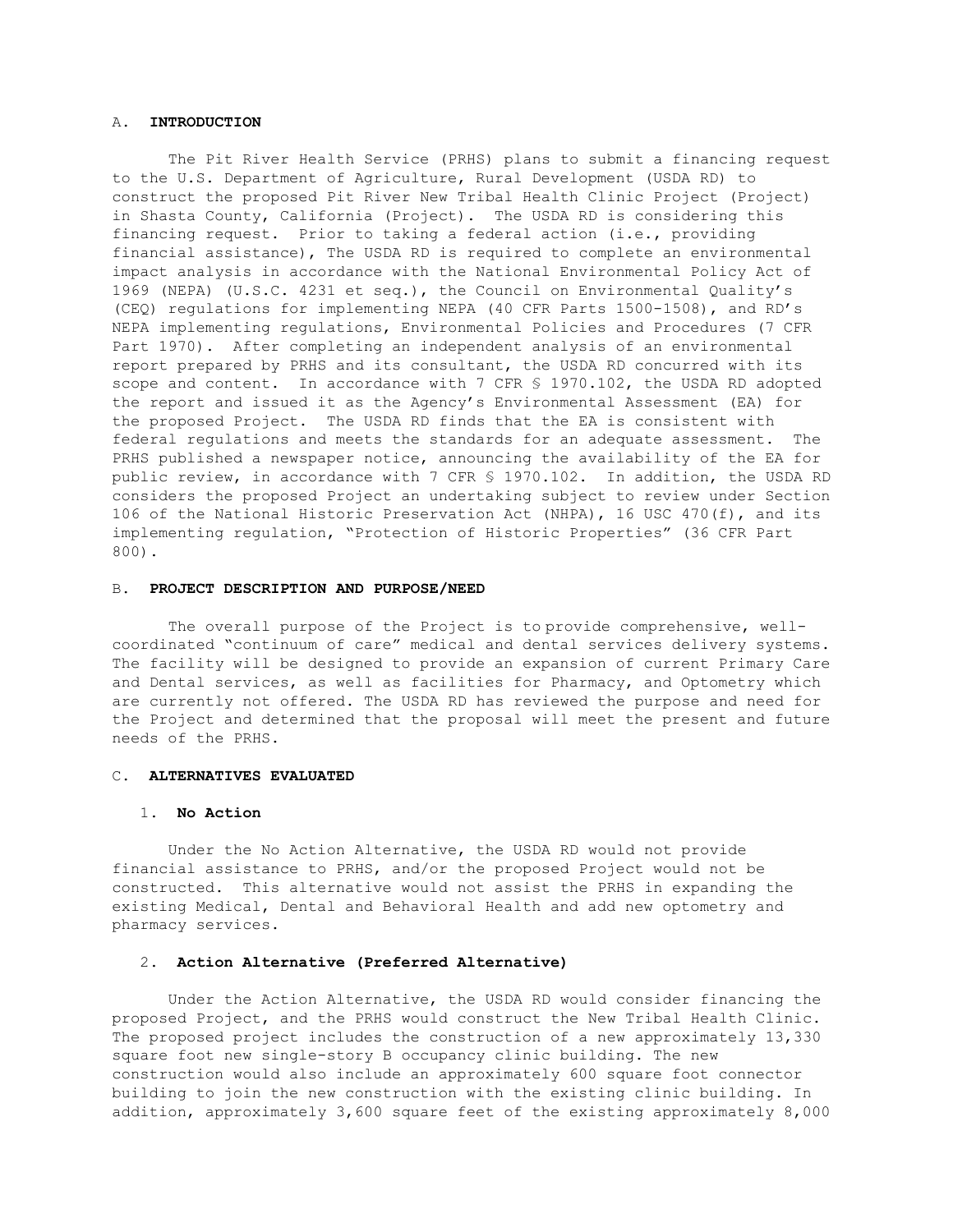square foot clinic will be remodeled. The final, unified facility will be approximately 22,000 square feet and will include clinical and office space for ambulatory medical, dental, behavioral health, outreach, pharmacy, optometry, laboratory, radiology, purchased/referred care, billing, and other support services. The pharmacy and optometry will be new services, as well as expanding existing lab, and radiology services, and expanding space for Dental and Medical Departments.

### 3. **Alternatives Eliminated from Further Consideration**

In addition to the No Action Alternative and Action Alternative, the PRHS considered other siting alternatives, which are documented in the **Alternatives** section of the EA.

# D. **SUMMARY OF ENVIRONMENTAL EFFECTS**

The analyses in the EA documented that the proposed Project would have no adverse effects to Land Use/Land Ownership and Socioeconomics/ Environmental Justice. A summary of anticipated impacts on the human environment is provided below, including any mitigation measures deemed necessary to avoid or minimize impacts. The PRHS is responsible for implementing these measures.

**Floodplains –** The Proposed Action includes the construction of an approximately 13,330 square foot single-story clinic building with an approximately 600 square foot connector building that would join to the existing approximately 8,000 square foot clinic building. A portion of the existing clinic to be renovated is within a .01 percent Annual Chance Flood Hazard Zone (100-year floodplain), as defined by FEMA. Additionally, a portion of the proposed new clinic is within a 0.2 percent Annual Chance Flood Hazard Zone (500-year floodplain). The Pit River Health Service has completed the eight-step decision making process for floodplain impacts, per Executive Order 11988, in Section 2(a) and no practical alternatives were identified. Therefore, the buildings may be subject to flooding. The impact of flooding at any of the potential building sites will be affected by the ability of storm water drainage systems to managing flood waters. The new healthcare facility, as well as the renovations to be completed to the existing clinic, would be designed with storm water drainage systems that would manage storm water by infiltration into drainage swales or discharged into local drainage channels with adequate capacity and would not result in impacts related to placement of structures in floodplains. In addition, the new tribal clinic buildings would be designed to be constructed above grade on a slab in an effort to raise the new buildings to above the flood levels. Therefore, there would be no significant impacts related to the placement of structures in the floodplain with the incorporation of mitigation measures Floodplain-1 and Waters-1.

**Wetlands –** A jurisdiction delineation was conducted and determined that there are wetlands located adjacent to the Project area. Staging and access into the Project area would not occur within areas that contain wetlands. In addition, Best Management Practices and Mitigation Measures (Wetlands-1 and Waters-2) would be in place during construction to control erosion and sediment would reduce the potential for run-off into the wetland areas, as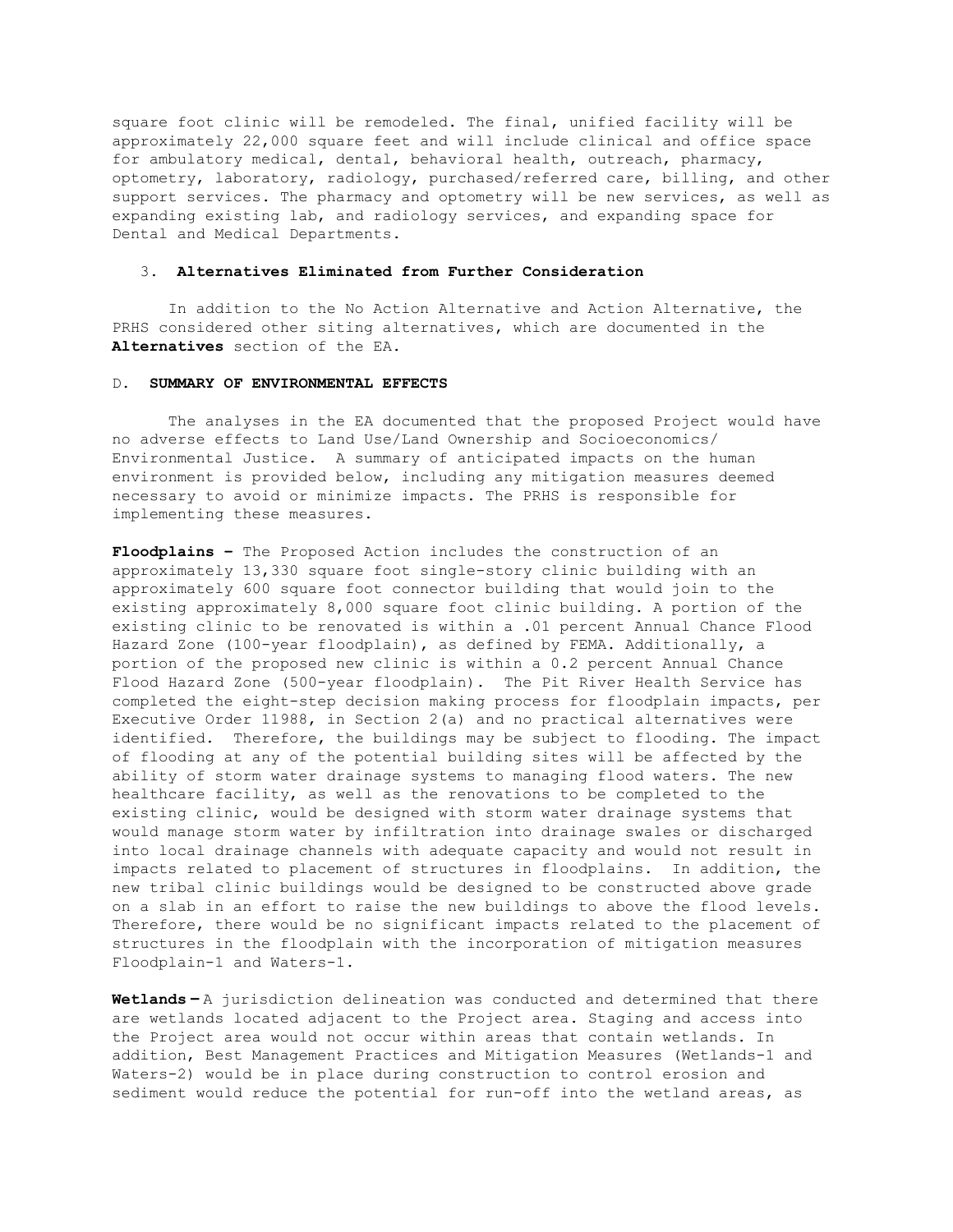well as protect water quality and riparian-wetland habitat adjacent to the Project area.

**Cultural Resources** – A Cultural Resources pedestrian survey was conducted and no prehistoric artifacts, historic materials, buildings, or structures older than 50 years were observed. Although no sites were found within the Area of Potential Effect, mitigation measures would be in place to require the fulltime presence of Atsuge Band tribal monitors during all ground-disturbing activities to ensure no impacts for the inadvertent discovery of cultural resources and the treatment of human remains that may be discovered during ground-disturbing (Cultural-1 & Cultural-2).

**Biological Resources** - A Biological Survey was performed. Based on the results of the survey, as well as desktop records searches, the Evening Grosbeak *Coccothraustes vespertinus*) is known to breed in the project area from May 15 to August 10. If the project requires removal of vegetation suitable for nesting birds during the avian nesting season (Generally February through August), a preconstruction nesting bird survey would be conducted for compliance with the Migratory Bird Treaty Act (Bio-1). In addition, the Project will comply with the requirements of the Executive Order 13112 by the incorporation of Mitigation Measure Bio -2, which would require seeding the disturbed areas with a mixture of native herbaceous vegetation after construction which will discourage the establishment of non-native species and promote the restoration of native species.

**Water Resources** - The construction of the new facility would involve some removal of native vegetation, grading, and earth-moving activities. This would expose native soils and increase the potential for erosion and sedimentation, which could have a negative impact to adjacent water bodies as a result of storm water runoff. The construction site may also introduce water pollutants, including paints, solvents, concrete, drywall, pesticides and fertilizers, construction debris and trash, and spilled oil, fuel, and other fluids from construction vehicles to storm water runoff. Mitigation Measures Water Resources-1 and Water Resources-2 would be implemented that would reduce impacts by designing a drainage plan prior to construction and ensure adherence to BMPs during construction so as to avoid potential impacts to Burney Creek.

**Air Quality** - Construction of the project will require the use of heavy equipment and vehicles within the project area, and travel to and from the site with materials and construction personnel. The California Environmental Protection Agency Air Resources Board (CARB) has published federal, state and local statutes governing emissions caused by heavy equipment and vehicles (CARB 2015). Therefore, during construction, it is expected that there would be short-term construction-related impacts to air quality. The project would include Best Management Practices (Air-1) to be in place during construction that would reduce these short-term construction impacts.

**Noise** - Construction of the Project would consist of grading, the erection of foundations and buildings, and finishing work. The construction noise would be intermittent and temporary. The construction activity noise levels at and near the Project area would fluctuate depending on the particular type, number, and duration of use of various pieces of construction equipment. The nearest sensitive noise receptor to construction activities are residences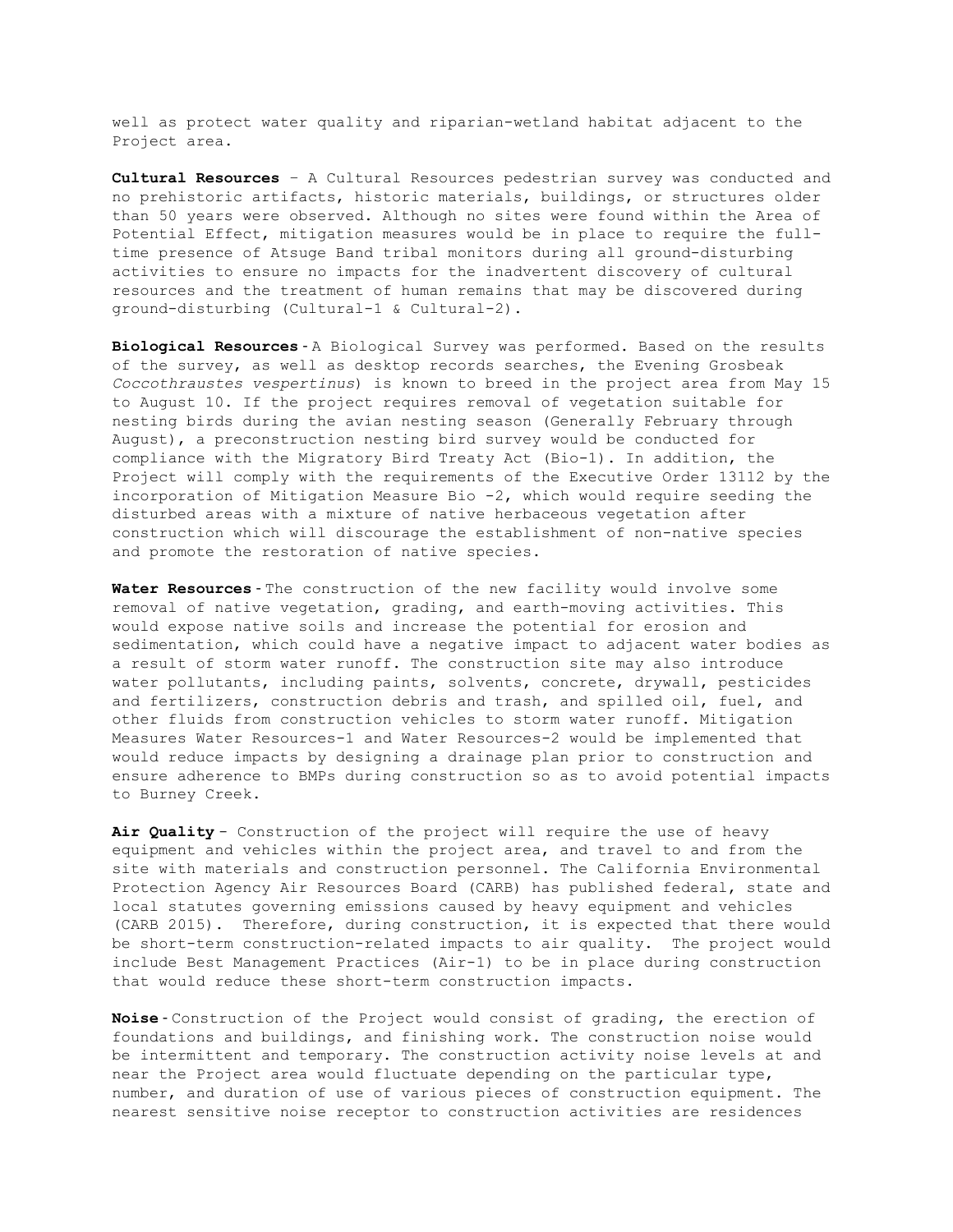located approximately 100 feet to the north of the Project area. Therefore, certain construction activities could impact those users. Construction noise would only occur during the weekdays from 7 a.m. to 7p.m., with no weekend or evening construction. Best Management Practices (Noise-1) would be implemented that would further reduce short-term construction noise impacts on sensitive receptors.

**Transportation -** The existing health care facility is currently in operation on Park Avenue. The existing facility will remain in operation until the new facility is completed. Once the new facility is complete, the existing facility will then be renovated. During construction, there will be minimal short-term impacts on traffic patterns from trucks entering and leaving the Project area. Travel trips by the construction crew, along with transport of equipment and materials, would add to the current traffic volumes on SR-299, Tamarack Avenue and Park Avenue, but the increase would not be significant and long-term. The impacts to local traffic would most likely occur in the early morning and at the end of the construction day and the amount of traffic would fluctuate depending on the phase of construction. In addition, the staging area and construction crew parking would be located adjacent to the Project area and all vehicles would therefore enter and exit from the same area. A mitigation measure (Traffic-1) would be implemented for any traffic changes that may occur during construction, if any.

**Aesthetics-** The Project would provide a noticeable visual contrast from the existing condition. The project would include the construction of approximately 13,300 square feet of space and parking would be located along Park Avenue. The new facility would be set back from Park Avenue and would be constructed using a combination of exterior wood siding, stucco, and stone veneer. The elevations of the Project would not exceed single-story structures and there would be no significant impacts to existing viewsheds of the surrounding area. Although implementation of the Project may involve short-term, construction-related impacts to visual quality, the new facility would be designed to provide consistency with the surroundings. In addition, the Project would introduce new lighting sources to an existing undeveloped area. The area is currently surrounded with commercial development and limited residential development. A mitigation measure (Aesthetics-1) would be implemented to ensure new sources of lighting would be designed to avoid significant increases in nighttime light.

**Human Health and Safety** - A Phase I Environmental Site Assessment was performed and no hazardous wastes or materials were observed in the Project area and no known histories of storage and/or use of hazardous materials have been documented. The Project may have short-term impacts during grading and construction from the use of hazardous materials, which may include substances such as gasoline, diesel fuel, motor oil, hydraulic fluid, solvents, cleaners, and sealants. Mitigation measures (Human Health and Safety-1) would be in place to ensure the proper storage and handling of materials and plans are in place for the accidental spill of materials.

## E. **PUBLIC AND AGENCY INVOLVEMENT**

A local newspaper advertisement [and as appropriate, legal notice], announcing the availability of the EA and participation under Section 106 of the National Historic Preservation Act, was/were published on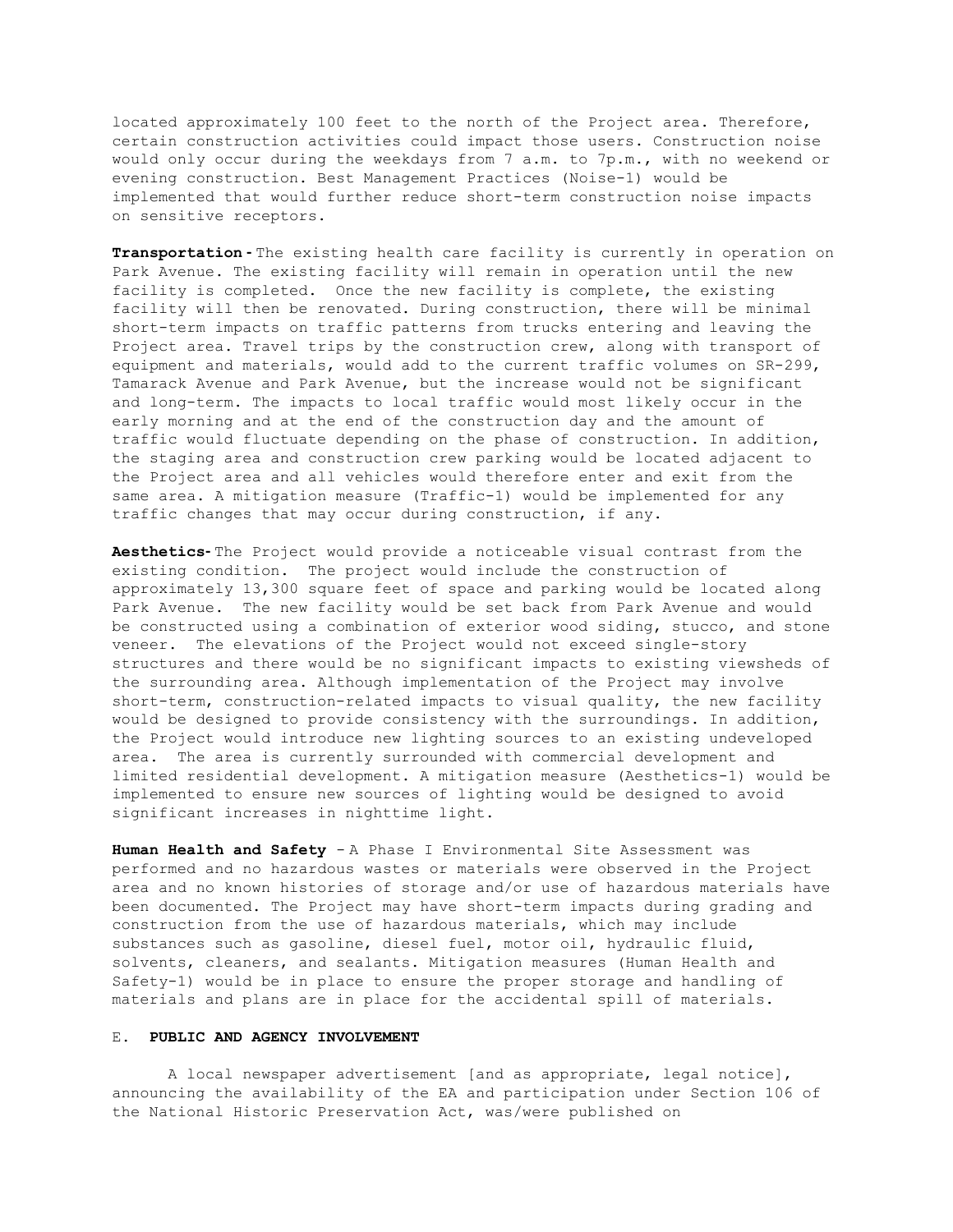April 27, 2022 and May 4, 2022, in the Intermountain News in Burney, California. A copy of the EA was available for public review at the Pit River Health Service - Burney Clinic, located at 36977 Park Avenue, Burney, California 96013, (530) 335-3651. The environmental assessment was also available for review on the PRHS website: [www.pitriverhealthservice.org.](http://www.pitriverhealthservice.org/) The 14-day comment period ended on May 11, 2022. The USDA RD received one comment from the Indian Health Service. The comment included clarifications to mitigation measures, as well as corrections to the public review EA. All the comments were responded to by providing additional language, as well as correcting misspelling in the EA. The comment letter and response has been included as Appendix J of the Final EA.

# F. **FINDING OF NO SIGNIFICANT IMPACT**

Based on its EA, the USDA RD has concluded that the proposed Project would have no significant effects to Land Use/Land Ownership, Wetlands, Cultural Resources, Biological Resources, Water Resources, Socioeconomics and Environmental Justice, Air Quality, Noise, Transportation, Aesthetics, and Human Health and Safety. The proposed Project will have no effects on historic properties listed or eligible for listing on the National Register of Historic Places and no effects to federally listed species or designated critical habitat.

The proposed Project would not disproportionately affect minority or low-income populations.

In accordance with the National Environmental Policy Act, as amended (42 U.S.C. 4321 et seq.), the Council on Environmental Quality Regulations (40 CFR 1500–1508), and USDA RD's Environmental Policies and Procedures (7 CFR Part 1970), the USDA RD has determined that the environmental impacts of the proposed Project have been adequately addressed and that no significant impacts to the quality of the human environment would result from construction and operation of the proposed Project. Any final action by USDA RD related to the proposed Project will be subject to, and contingent upon, compliance with all relevant federal and state environmental laws and regulations. Because USDA RD's action will not result in significant impacts to the quality of the human environment, the USDA RD will not prepare an Environmental Impact Statement for its potential federal action associated with the proposed Project.

## G. **USDA RD LOAN REVIEW AND RIGHT OF ADMINISTRATIVE REVIEW**

This FONSI is not a decision on a loan application and therefore not an approval of the expenditure of federal funds. Issuance of the FONSI and its notices concludes the USDA RD's environmental review process. The ultimate decision on loan approval depends upon conclusion of this environmental review process in addition to financial and engineering reviews. Issuance of the FONSI and publication of notices will allow for these reviews to proceed. The decision to provide financial assistance also is subject to the availability of loan funds for the designated purpose in the USDA RD's budget. There are no provisions to appeal this decision (i.e., issuance of a FONSI). Legal challenges to the FONSI may be filed in Federal District Court under the Administrative Procedures Act.